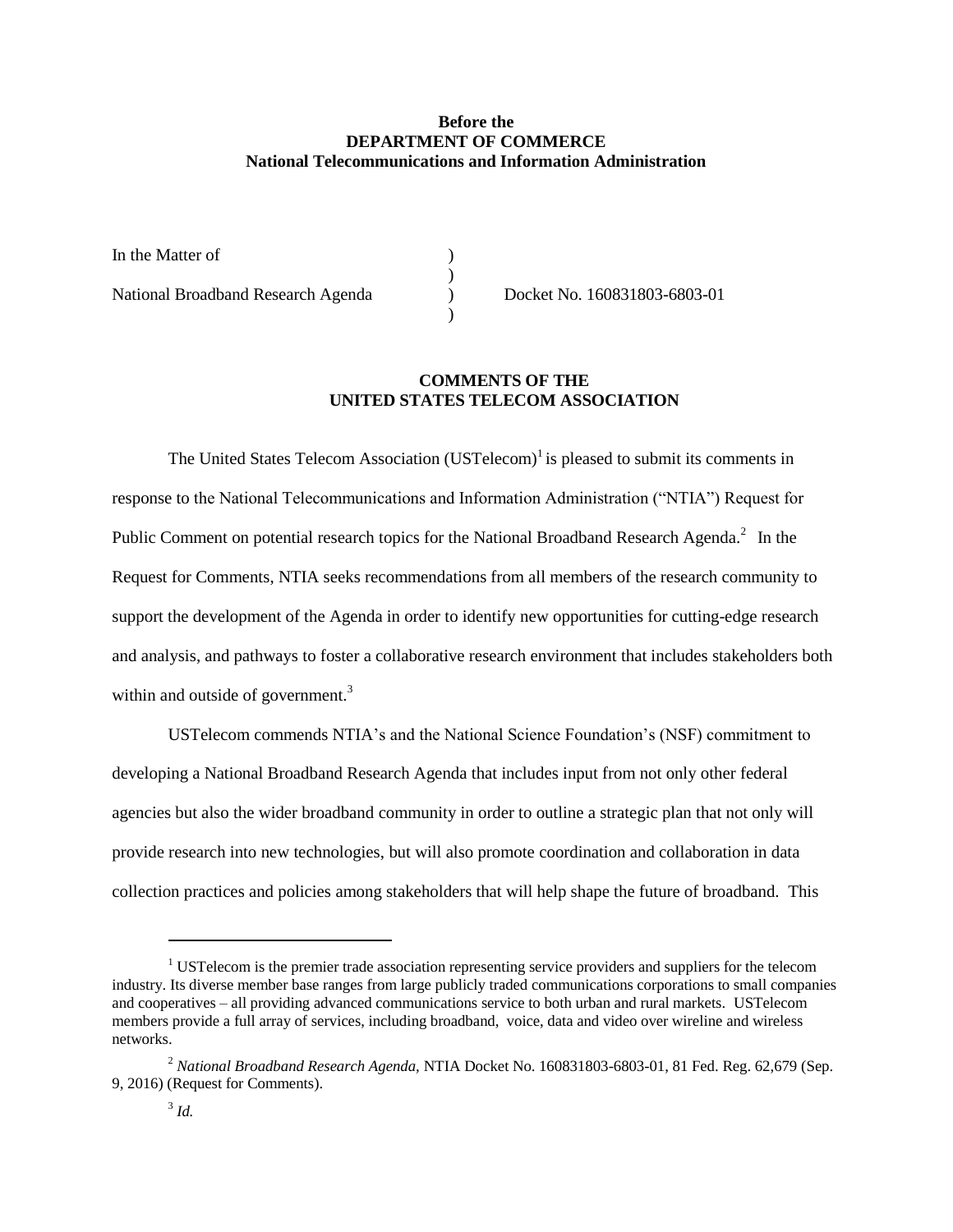sort of forward looking policy making objective will be important to supplementing current ongoing research that ultimately improves broadband deployment. USTelecom supports these laudable efforts.

## **Topic 2: Broadband Access and Adoption**

The current broadband adoption gap is significant. Not only is it larger than the deployment gap, but according to data from NTIA's July 2015 Computer and Internet Use Supplement to the Current Population Survey, 33 million households (27 percent of all U.S. households) did not use the internet at home and 26 million households—one-fifth of all households—were offline entirely, lacking a single member who used the internet from any location in 2015. This situation points to an urgent need for further research to better understand broadband adoption. Understanding the factors that contribute to the broadband adoption gap is the key to helping close the digital divide.

In order to improve this adoption lag, USTelecom recommends that NTIA and NSF broaden the analysis to further study of the "why," in terms of barriers to adoption, and "how," in terms of how people are using their connections and whether they have the requisite skills to harness the power of broadband. It is our contention that digital literacy is significantly under-studied and therefore, the research agenda should focus more on these issues, ideally in partnership with experts working to connect and train the unconnected. In particular, more group-specific studies should be conducted to tease out communityspecific barriers, concerns, etc.

In particular the following questions should be explored through the National Broadband Research Agenda:

- What types of programs to increase broadband adoption have been successful and why? How can these programs be evaluated and studied to determine effectiveness? What type of metrics should be used?
- Further research into methodologies used to identify non-adopters. Are surveys effective? Is the 477 data collected useful? Are current methods of gathering this data working or suggestions to improve?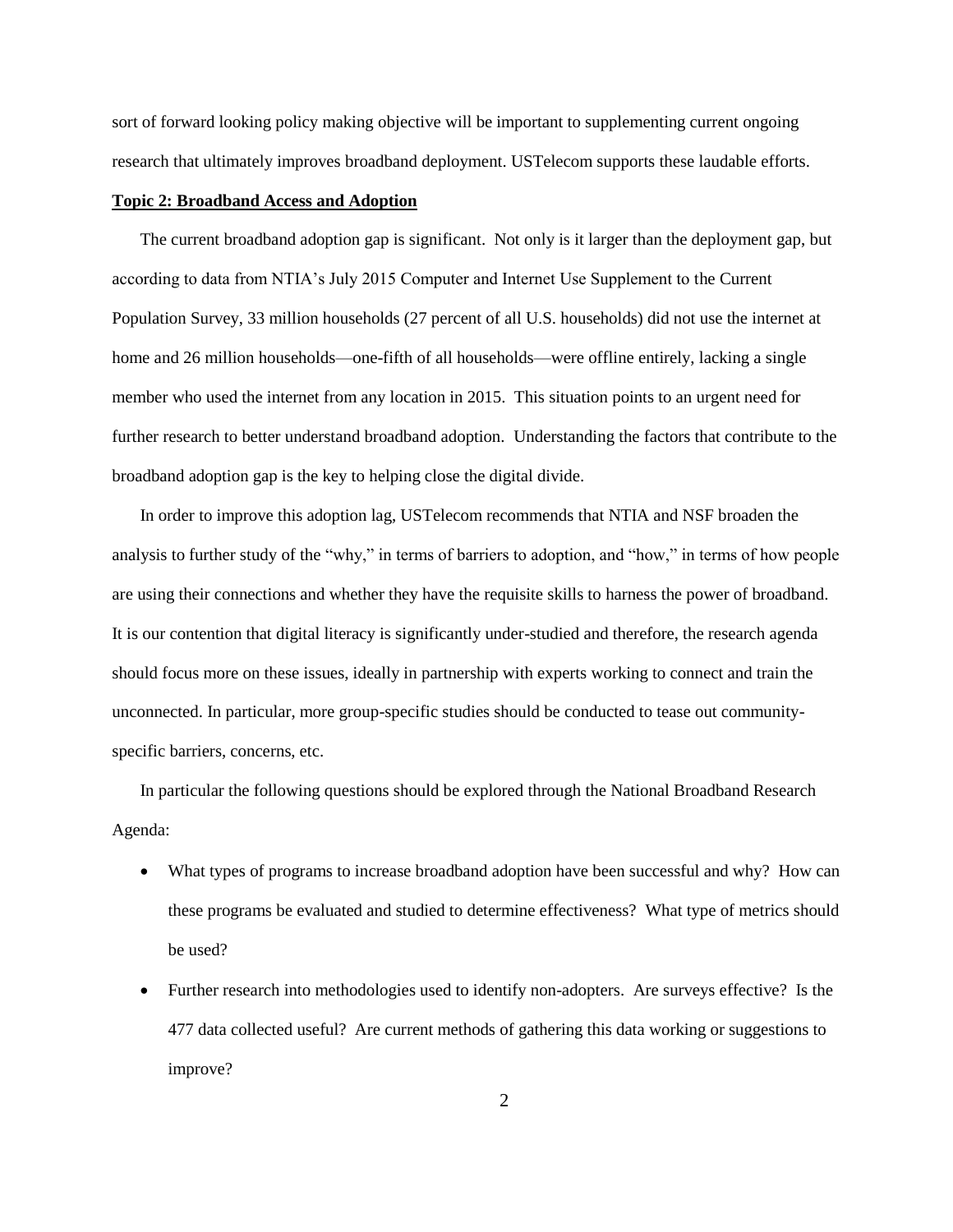- What type of initiatives can help address the relevancy issue (not interested or don't need internet connection) – which is the #1 barrier to broadband adoption?
- What role can/should government play in supporting effective broadband adoption programs?
- In what way can local rights-of-way practices be improved upon in order reduce costs and delays that hamper broadband deployment and adoption?

## **Topic 4: Opportunities for Federal Leadership in Data Collection and Research**

With respect to Question 17 and more generally in this section of the request for comments, NTIA seems to be seeking to make data collection efforts more robust. While we support the efforts by researchers to have access data that will be useful to them in improving broadband deployment and adoption, we have concerns that imposing additional reporting requirements on ISPs would be burdensome for providers. ISPs already have significant reporting obligations and any new requirements could serve to raise costs to a level that would negatively impact the consumer and thereby adoption. In addition, we have concerns about potentially being required to provide company proprietary information to as part of a government data collection effort. Carriers have in the context of other programs been understandably resistant to sharing proprietary information that could harm their business interests in a very competitive market. Therefore, we ask that NTIA carefully consider implementing any additional data collection requirements that will imposes additional costs and/or burdens on service providers.